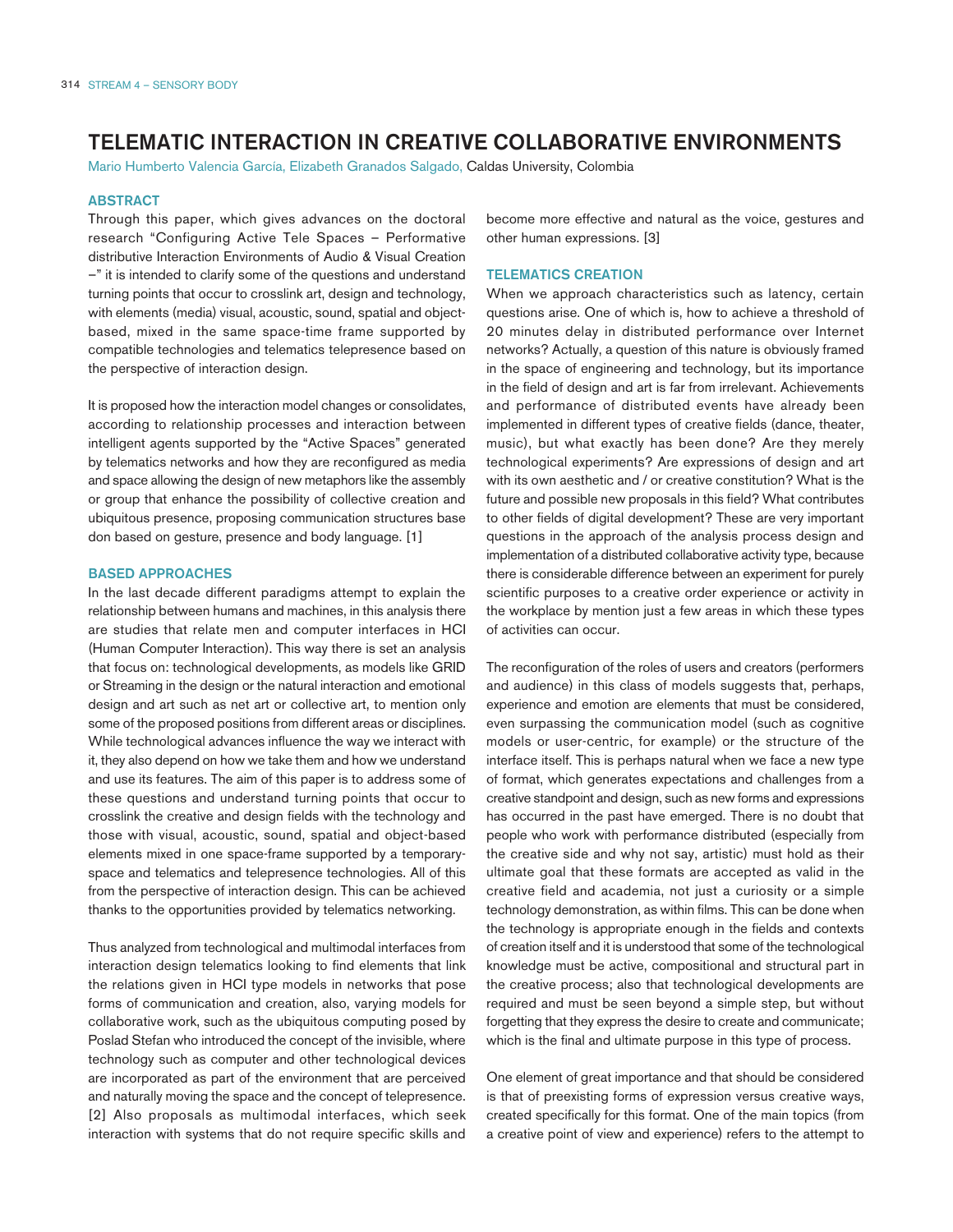use the traditional formats using new technologies, such as the creation of distributed performance in classical music (in context strict) technology being used here only as a means of transport, compared to experiences of creating experimental music composition on models involving distribution and latency as one of the elements in the score, composition and creation itself. This paper seeks to clarify some of the questions and submit questions and propose some elements that relate the topic of collaborative creation of shared spaces – summarized in the term of telematics creation-, this way the beginnings and creative context led to the development of distributed performance, from a perspective of audiovisual creation and collaborative design. Some of the terms that are used in this field in order to understand their meaning, are defined, at least from a creative point of view. Once these concepts are understood, a definition of distributed performance and active spaces arises. This is understood as a disciplinary field and construction of telematics creations. Finally, some elements are formulated in order to structure a new telematics proposal, based on concepts such as presence, motion and hearing, framed in the discipline of interaction design.

#### DISTRIBUTED PERFORMANCE & ACTIVE SPACES

Trying to understand the performance in terms of distributed performance multisite network may be, at first, confusing to understand; however, it is not so confusing. This could be summarized as two or more performers in separate locations performing work together simultaneously. The concept is very simple. Furthermore distribution and networks are familiar terms to most people, performance is too or at least should be clarified through the reading of this document. There would be problems if they were to combine these terms in the same concept. The concept can be integrated by saying that the performance networking is a synchronous communication approach, ie, a shared activity between two or more people who are working at the same time.

These partners may be located in the same place or in different places, using remote communication systems such as video conference; allowing people in different locations can see and hear each other simultaneously. This is achieved technologically speaking with a multipoint communication method. The basic system consists of computer, monitor, video camera, microphone and speakers in every room. What have to do distributed networks with creation and design? Is that about talking about tours where artists travel and repeat the "same" performance in different places? Does it speak of events as the "Met Live" where opera productions are broadcast around the world, live and concentrated audiences in theaters? As mentioned above, the definition for distributed performance is not very hard to give. The concept of two or more interpreters who are in two or more places. However, this is possible, thanks to high-speed Internet and advanced software (and hardware) that allows the implementation and proposal, where creators, performers and participants (public) are geographically distant but connected electronically.

Basically, a network performance serves to expand global environment creating an "active space" made by the artists and the venue for the participants and the audience. Active space is Initiated by the computer video artist John Crawford, who refers to the computer environment as "a space where interaction and collaboration between people and machines." [4] Crawford develops and participates in a series of workshops and performances where dancers, actors and musicians interact with machines to explore their creative uses in live and interactive performance to analyze the direct participation in an environment of active space facilities. Crawford presents a structure where individuals have opportunities to collaborate and take responsibility for their own work within a performance while connected to a larger environment where other stakeholders are working on the same project, thus are created text and images that are developed parallel from a generally structured improvisation or choreography. This makes it possible to structure a media that reflect the aesthetic sensibilities of creators and artists. In an article entitled, "Aesthetics of Telecommunications" Eduardo Kac suggests that technologies and applications for online collaborative performance (on line) can be characterized as: Employing computers, video modems and others devices-using visuals as part of a much larger interactive, bi-directional communication context. Images and graphics are created not simply to be transmitted by an artist from one point to another, but to spark multidirectional visual dialogue with other artists and participants in remote locations. This visual dialogue assumes that images will be changed and transformed throughout the process as much as speech gets interrupted, complemented, altered and reconfigured in a spontaneous faceto-face conversation. Once an event is over, images and graphics stand not as the "result," but as documentation of the process of visual dialogue promoted by the participants. [5]

Kac's comment implies a kind of structured improvisation, which is seen as an interactive process between man and machine. Kac also exposed how more and more people worldwide are interested in sharing visual images and information, this thanks to technologically equipped video conferencing systems that are becoming more common as well thus allowing the creation of more and more environments of active space, of course not forgetting the improved models of telecommunications.

Internet 2 is the next generation Internet, the network provides advanced capabilities for high-speed transmission of moving images and sound. This new version of the Internet is beginning to accelerate research and creative activity of associations of creators, artists and groups of researchers. The hardware components required for a performance on Internet 2, are communications equipment, such as audio processing hardware and video routers and access points. In some of the earliest examples of performance using Internet 2 where visual and sound elements (such as music, theater and dance) is "technophobe and the Madman" where artists and researchers from New York University and Rensselaer Polytechnic Institute collaborated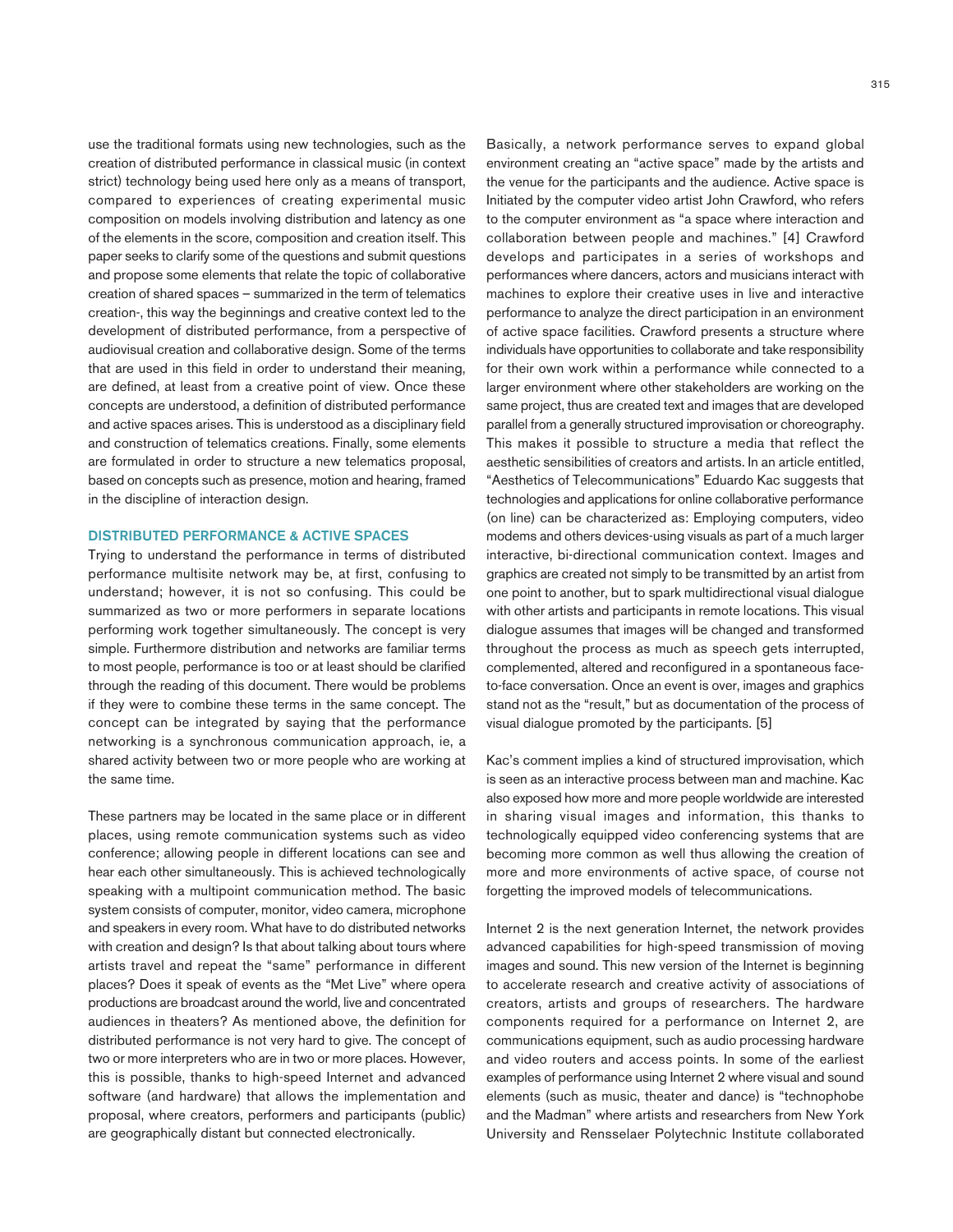through 160 miles between Troy and Manhattan in New York. the project culminated in a performance on February 20, 2001. [6] In the same year, on November 29th, a historic performance of Internet 2 was conducted by the University of California, Irvine and New York University. Its name was *Songs of Sorrow, Songs of Hope.* This multimedia show was created by John Crawford in response to the terrorist attacks of September 11 and subsequent events. [7] "Telematic Music: Six Perspectives" covers the history, context, technical description and artistic network that the authors (Pauline Oliveros, Sarah Weaver, Mark Dresser, Jefferson Pitcher, Jonas Braasch and Chris Chafe) performed together on 16 November 2007. [8] The authors participated in the concert simultaneously and interactively, with high quality features of audio and video and low latency using Internet 2 and JackTrip software developed by Chris Chafe and ICHATv Apple. In this performance distributed, Rensselaer Polytechnic Institute in Troy, New York, Stanford University in Palo Alto, California and the University of California, San Diego in La Jolla, were together.

#### A LITTLE HISTORY

The network performance has a history that is probably more extensive than most people can imagine. Both creators like musicians and filmmakers and videographers in general have always been fascinated by the creative collaboration across distances. That may probably be the first performance distributed event that took place in the US in 1891. The Boston Evening Record. "The operator at Providence plays banjo, Worcester operator harmonica and others sing softly. Anyone can tune to initialize the music and singing. To see the effect, you must have a transmitter close to your ear. The music sounds as clear as if you were in the same room." The "others" were telephone operators in Fall River, Boston, Springfield and New York. [9]

Long before the dawn of the Internet, the composer John Cage created what is considered one of the first performance distributed in "Imaginary Landscape No. 4 for twelve spokes." (1951) Where used as instruments transistor radio. These were interconnected and influencing each other. Although levels of interactivity were limited to dial the radio station, the gain and tone (EQ) and the desire to investigate the possibilities of cross-influence in networked instruments is evident in the work. This of course is far from the current distributed performances, but it illustrates the creative drive to explore the potential of the "new" technology and new possible formats for audio visual creative expression. It was not until the development of computers, a more direct, thanks to the Internet and data networks, interaction became more affordable as possible because you can easily transport data from one point to another. "One of the first groups in the practice of experience in network computer equipment was the League of Automatic Music Composers in the late seventies." This group (later renamed The Hub) experimented with remote collaboration between the East and West coasts of the US Due to the limited bandwidth available at the time, the group exchanged messages and no audio or video signals. [10]

## APPROACH TO THE ACTIVE SPACES

Since the beginning of the twenty-first century, specifically in the second decade, we are living and with widespread institutional access to high-speed networks (Internet 2), artists and researchers have begun to explore the concepts about creative telematics much more frequently. This has led to a lot of examples that include all disciplines related to the visual and sound creations, which develop various types of performance that extend the possibilities of concepts related to distributed networking spaces. The work and performance established in the domain of distributed networks can be, according to Alvaro Barbosa, categorized into two different approaches: one focusing on computers and network topologies, trying to use them as tools for sound and visual creation and the other focuses on communication aspects and the ability that the networks have to unite people through great physical and temporal distances. [11], [12] Of course, as with all categorizations, in many cases some examples cover both aspects, such as the work of Weinberg and The Hub, as discussed above. [13] However, the application of computers as tools and work generators opposed to the use of technologies as elements that facilitate communication, are the two tracks that are clearly distinguished in the development of distributed performance.



Fig. 1. Tele-active spaces.

From the relations and inflections found, doctoral research has proposed the development of telematic performances that and explores the concepts raised in order to assess and validate the various models of collaborative structures and creation of real-time network, allowing not only new approach types of interfaces and interaction, but also exploring our own approaches or the application thereof to our Colombian and Latin American context. For this, we intend the implementation of applications on networks, proposed such as streaming services and the development of physical computing contemplating the use of sensors, computer vision characteristics, synthesis sound and environments including three-dimensional representation. The project has raised the development of models based on analysis of telematics type and